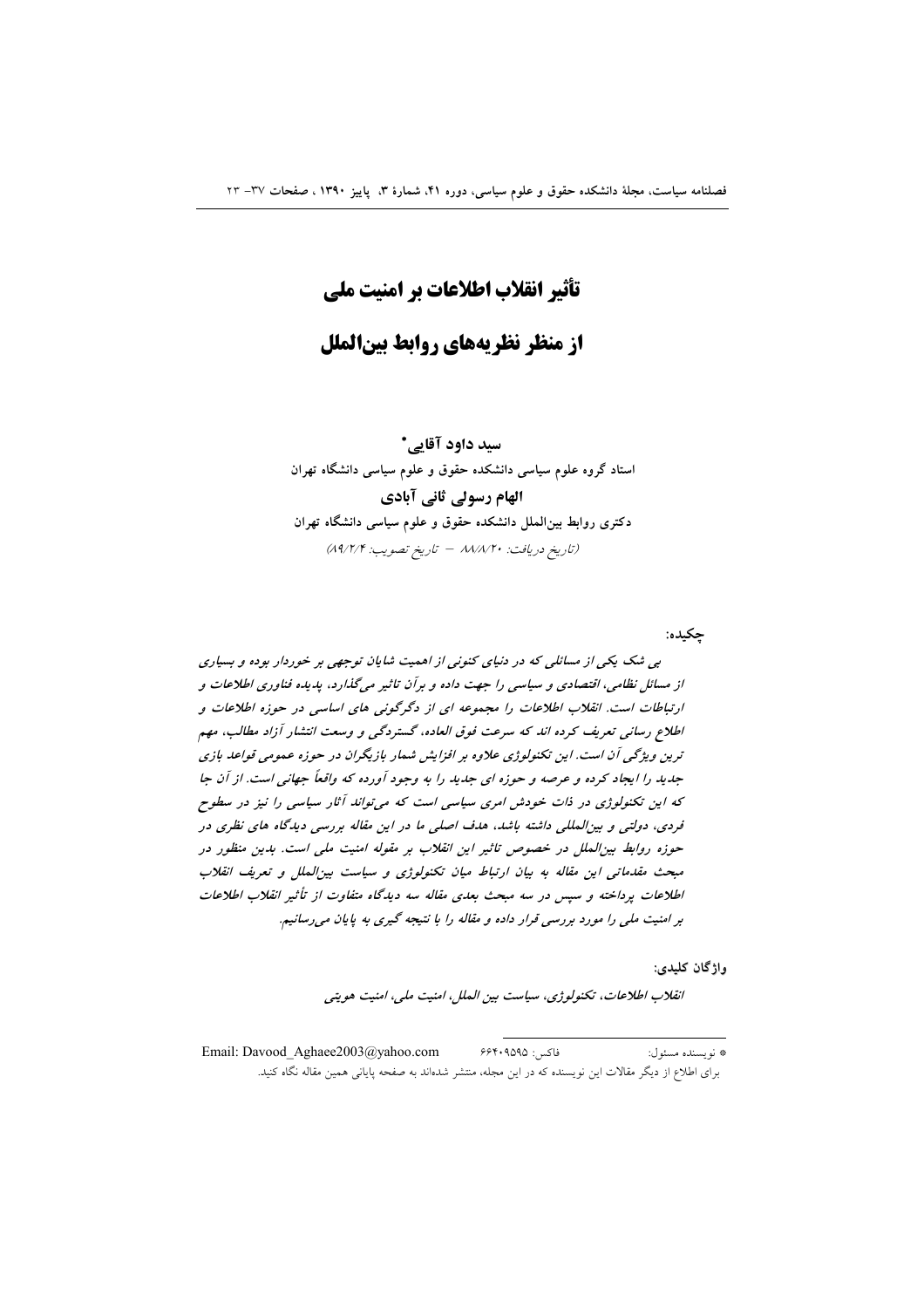#### مقدمه

انقلاب اطلاعاتی را تجمیع کامپیوترها، رسانهها و تشکیل شدن محیط اطلاعاتی جهانی تعریف می کنند که در این محیط همه اطلاعات به طور فراگیر و خیلی سریع در دسترس افراد بسیار و دولت ها قرار می گیرد (Henry 1998: 12). در همین راستا بسیاری از محققان در مورد پیدایی واژه جامعه اطلاعاتی معتقدند که در اوائل دهه ۱۹۹۰ بسیاری از روزنامهنگاران و نظریهپردازان در آمریکا شروع به نوشتن و صحبت کردن در باره بزرگراه اطلاعاتی کرده و بعد از آن نیز رئیس جمهوری ایالات متحده یعنی بیل کلینتون شروع به متداول کردن این واژه كرده است (Eriksson 2006:223). در اين ميان كاستلز جامعه شناس ماركسيست از نخستين و موثرترین مبلغان و مروجان عصر دیجیتال به حساب می آید. او در اواخر دهه ۱۹۸۰ خاطر نشان کرد که اطلاعات از اهمیتی فزاینده در آینده برخوردار می شود ( Castells 1989:45 ). از سویی دیگر از آن جا که امروزه توسعه این فناوری های ارتباطی و اطلاعاتی از قبیل اینترنت، ایمیل، ماهواره و موبایل با سرعتی قابل ملاحظه صورت میگیرد، تقریباً تمامی دانشمندان حوزه علوم اجتماعی و متخصصان در رشتههای مختلف بر این امر اتفاق نظر دارند که بهتر شدن و یا بدتر شدن جهان کاملاً به این فناوریها بستگی دارد (Eriksson 2006:221 ). به نظر هررا فناوری ها از جمله فناوری اطلاعاتی در کشاکشهای اجتماعی و سیاسی میان بازیگران به وجود آمده و در مراحل بعد، جدای از این منازعات و نیروهای اجتماعی به عنوان پدیده هایی مستقل و دارای قدرت علّی و تأثیر گذار بر روابط، تعاملات، سیاست و امنیت آنها مطرح می شوند. در واقع به نظر وی فناوریها را باید به عنوان نظام های اجتماعی – تکنیکی تعریف کنیم که عنصر زمان نیز در آنها دخالت دارد. در همین راستا، وی خاطر نشان میکند که ساختن و یا ساختار فناوریها میتواند موضوع منازعه سیاسی میان کشورها باشد؛ چرا که انقلاب اطلاعات به عنوان یک فناوری در ذات خود امری سیاسی است که میتواند دارای آثار سیاسی نیز در سطوح فردی، ملی و بینالمللی باشد. از سوی دیگر به نظر این متفکر روابط بینالملل هر فناوری از جمله انقلاب اطلاعات به عنوان ویژگی درونی برای نظام بین|لملل می تواند تغییراتی را در ظرفیت تعاملات این سیستم به وجود آورد ( Herrera 2003:561 ).

بنابراین، انقلاب اطلاعات به عنوان تغییر فناوری ک هم میتواند دارای آثاری بر خود دولت ها، توانایی ها و اهداف آنها در محیط داخل و بیرون باشد و هم میٍتواند تأثیراتی بر محیط بینالملل داشته باشد. البته لازم به ذکر است زمانی میتوانیم میان فناوری ًو آثار سیاسی آن ارتباط برقرار کنیم که فناوری را بخشی از ساختار و امری برونزاد نسبت به آن در نظر بگيريم (575:Herrera 2003 ). بنابر اين، علاوه بر در نظر گرفتن فناوري انقلاب اطلاعاتي به عنوان مرحله ای تاریخی که به دنبال انقلاب کشاورزی و صنعتی پیوسته باید أن را به عنوان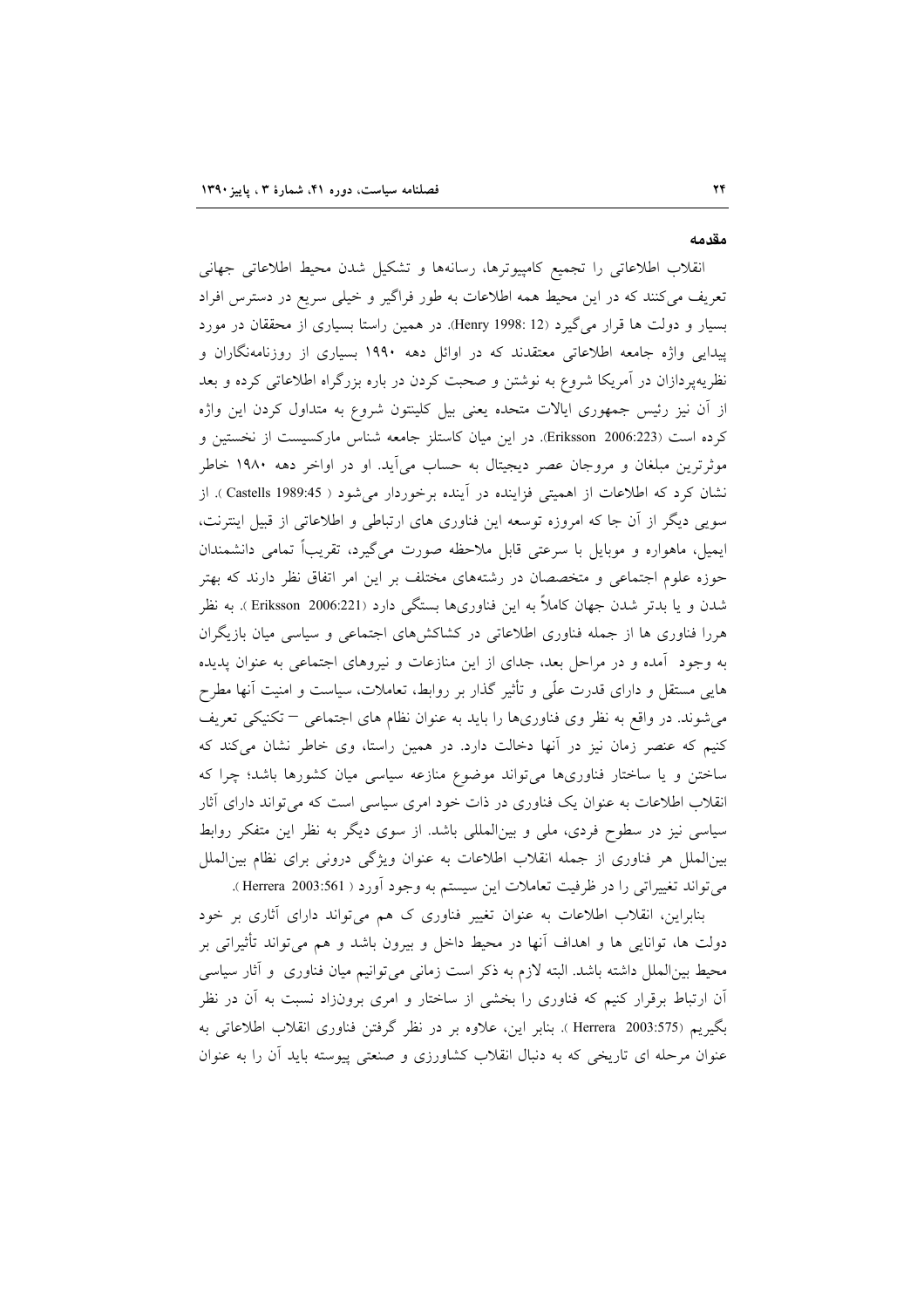یک سیاست مفهومبندی کرده و به معنادار بودن و تاثیرات سیاسی- اجتماعی أن نیز توجه داشت. باید خاطر نشان کرد که در میان مکاتب روابط بین(لملل ساخت گرایان اجتماعی و رهیافت های جامعه شناسی تاریخی هر دو به این بعد معنایی فناوری توجه بسیار از خود نشان داده اند ( Herrera 2003:577- 579 ).

از نظر رونالد دیبرت پیامد فناوری اطلاعاتی یا فرافناوریها بر عرصهی سیاست بین|لملل عبارتند از: افزایش نقش بازیگران غیردولتی، پیامدهای اجتماعی–سیاسی أن بر مفاهیم روابط بين|لملل و نهايتاً باز تعريف هويت بازيگران بين|لمللي Muftuler 2007:131). بيل كولمان نيز معتقد است که ظهور و توسعه شبکههای اطلاعاتی، الکترونیک، اجتماعی و رسانه ای نشانگر دورانی تازه و پیچیدهتر در روابط بین|لملل است و این نشان دهنده آن است که ما در آغاز سومین انقلاب صنعتی هستیم که با توسعه فناوریهای دیجیتالی ایجاد شده است( Rothkopt .(1998:311

در واقع فناوریهای نوین اطلاعاتی- ارتباطی نوعی محیط مجازی را در عرصهی بینالمللی شکل میدهند که تفاوت و برتری کیفی این فناوریها نسبت به فناوریهای صنعتی مدرن این است که این فرافناوریها موجب سرعت و دگرگونی در ماهیت تعامل و ارتباطات جامعه بشری و همچنین ارتباط انسان با محیط اطراف و شتاب تغییرات نهادی در عرصهی بینالمللی در ابعاد اقتصادی، سیاسی، فرهنگی و اجتماعی شدهاند (وحیدی ۱۳۸۶: ۵۴). برای همین است که فناوری اطلاعات و ارتباطات گاه فناوری آزادی نیز نامیده می شوند، زیرا توانایی های مردم و سازمان ها را برای دستیابی به دادهها و برقرار کردن ارتباط و جز آن را گسترش داده و انواعی جدید از عمل را امکان پذیر میکنند، راههایی که قبلاً بر هزینهتر، مشکل و یا ناممکن بو دهاند (Killing 2000:21).

از سوی دیگر، انقلاب اطلاعات باعث ایجاد اکوسیستم شبکهای شده، جایی که بخشی از واقعیت و جهان، فیزیکی نبوده و مکان و فضایی مجازی است. محیطی الکترونیک که کاملا جهانی بوده و همه جا را در برمی گیرد ( Cavelty 2008:34 ). در همین راستا، راگی به پیدایی حوزه عمومی جدید در عرصه جهانی اشاره میکند که غیر قابل سابقه بوده و شامل موضوعات، کنشگران و رویه های جدید میشود. به گفته وی پیدایی این حوزه عمومی جدید نظریههای روابط بین|لملل را ناگزیر میکند که به مطالعه آنها پرداخته و تأثیراتشان را بر موضوعات سياست بين|لملل مورد بررسي و واكاوي قرار دهند ( Ruggie 2004:529-531).

انقلاب اطلاعات یکی از این همین موضوعات جدید است که در این مقاله سعی می شود از بعد نظری به تأثیر اَن بر مقوله امنیت ملی پرداخته شود. چرا که امنیت ملی مهمترین و اصلی ترین وظیفه دولت ملی و مهم ترین موضوعی است که تاکنون مورد توجه دانشوران رشته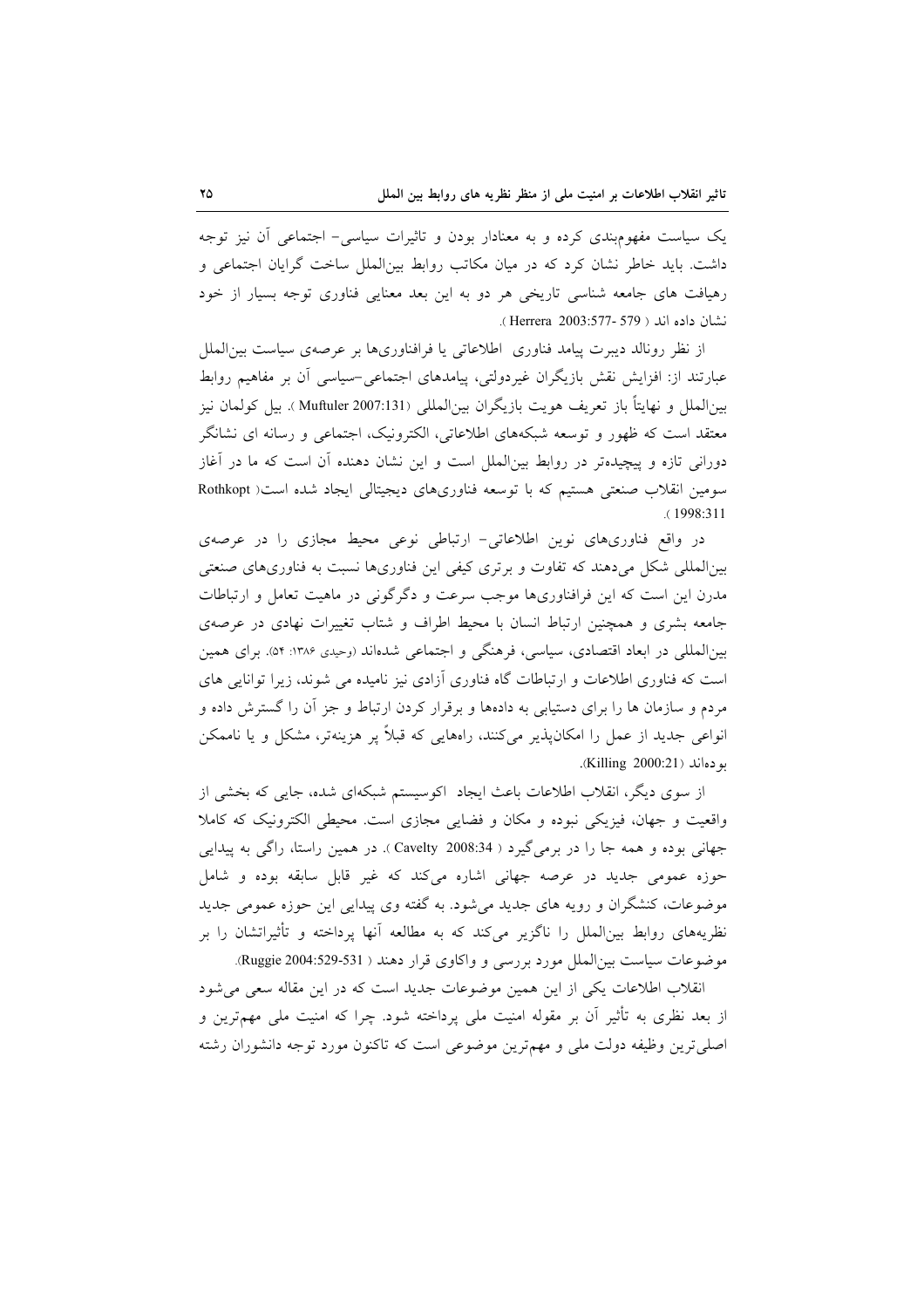روابط بین|لملل قرار گرفته است. از نظر همه دولتهای کنشگر در نظام بین|لملل، امنیت ملی واقعیتی کلیدی و شاید نخستین علت وجودی و یا نخستین هدف غایی آنها باشد. تعریف دقیق امنیت ملی دشوار است اما هر دولتی به روشهایی عمل میکند که بازتاب دیدگاهش درباره امنیت ملی است. در تعریف امنیت ملی ولفرز در سال ۱۹۶۲ بیان کرد که امنیت ملی به معنای فقدان تهدید نسبت به ارزشهای اساسی هر جامعه است. بنابراین؛ طبق گفته ولفرز جوامع توسعه يافته مدرن اگر به طورى فزاينده جوامع اطلاعاتي شوند، تهديد به اين اطلاعات می تواند به عنوان تهدید به هسته این جوامع در نظر گرفته شود (Eriksson 2006:222 ). از سوی دیگر، علی رغم پیوند نزدیک که میان فناوری و سیاست ملی و بینالمللی وجود دارد، کارهای نظری اندک در این موضوع وجود دارد که بخواهد این دو مقوله را در یک چارچوب نظری جای داده و بحث کند. به عبارت دیگر، بررسی ادبیات موجود در ارتباط با پدیده انقلاب اطلاعات نشان می دهد که در این ادبیات تلاشهای اندکی در به کار بستن نظریههای روابط بین|لملل در تجزیه و تحلیل تاثیر انقلاب اطلاعات بر پدیده امنیت صورت گرفته است.

به طور کلی با مروری در تحقیقات گذشته در مورد تاثیر انقلاب اطلاعات بر امنیت ملی با دو دسته از ادبیات روبرو میشویم: دسته اول تئوریها و تحقیقاتی هستند که بر پیدایی جامعه اطلاعاتی جهانی اشاره میکنند و اصولاً حرفهای کمی در باره امنیت بیان میکنند و دسته دوم نیز ادبیاتی خاص در باره جنگ و ترور در عصر دیجیتال است که بیشتر سیاست محور بوده و اثر تئوریک اندک درآنها دیده می شود. به عنوان مثال، در این ارتباط، افرادی همچون کاستلز و مولانا از تاثيرات فناوري انقلاب اطلاعاتي بر جرم سازمان يافته، ارتباطات استراتژيک نظامي و يا استفاده از اطلاعات به عنوان تبليغات مي يردازند، ولي به بيان ارتباط اين انقلاب با نظريههاي روابط بين|لملل نمي پردازند (224-222:2006 Eriksson). بنابراين، با توجه به فقر نظري موجود در ادبیات مربوط به انقلاب اطلاعات، سوال اصلی این مقاله این است که رهیافت های نظری مختلف موجود در رشته روابط بینالملل چه دیدگاهی نسبت به تأثیر این انقلاب بر مقوله امنیت ملی دارند؟

## بررسی دیدگاه های نظری در خصوص عدم تأثیر انقلاب اطلاعات بر امنیت ملی

واقع گرایان از مهم ترین و اصلی ترین نظریه پردازانی هستند که با مفروضاتی چون دولت محوری، باور به عقلانی بودن کنشگری دولتها و در نظر گرفتن قدرت و امنیت به عنوان ارزشهای اساسی هر دولت معتقدند که دولت اصلی ترین مرجع تأمین کننده امنیت است و فرایندهایی همچون فناوری اطلاعاتی صرفاً یک مد جدید بوده که تأثیری بر امنیت ملی نداشته و ندارد. این نظریه پردازان اگر هم از توسعه فناوری اطلاعاتی سخنی بگویند آن را در ارتباط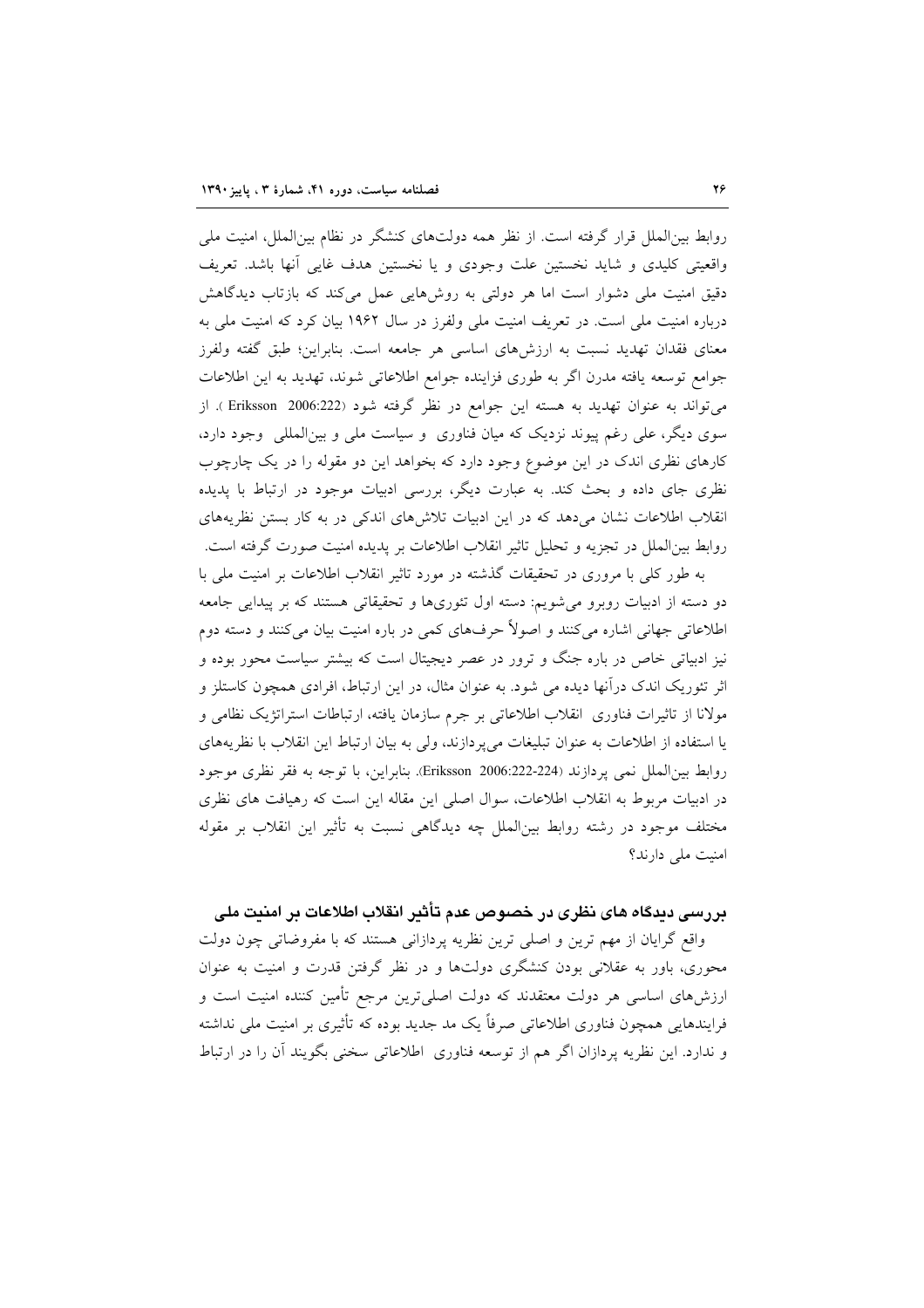با توسعه توانایی های نظامی دولت به عنوان بازیگران سنتی روابط بینالملل در نظر می گیرند. به عنوان مثال از نظر والتز یکی از مهمترین متفکران واقع گرایی ساختاری، فناوری ً موجب توزيع قدرت در سيستم و افزايش توانايي نظامي بازيگران مي شود (Herrera 2003:581).

در واقع، تفکر سنتی نسبت به امنیت در چارچوب رهیافت واقع گرا قرار داشته؛ چرا که در این رهیافت بر تمامیت ارضی و حاکمیت دولت تأکید بسیار شده و این دولت است که بازیگر و مرجع اصلی امنیت به حساب می آید. در این نظریه، تهدید ها عموماً ماهیت نظامی داشته و قدرت نظامی نیز ابزار تأمین امنیت به حساب می آید و برای همین مسأله است که آنها هیچ احتیاجی به باز بینی نظریه هاشان برای درک امنیت در عصر دیجیتال نمی بینند؛ چرا که همان گونه که بیان شد اّنها هم چنان دولت را مهم ترین و اصلی ترین بازیگر تلقی کرده که انقلاب اطلاعات هیچ گونه تأثیری بر آن نداشته و تنها چیزی که مهم تلقی میشود حفظ استقلال، حاکمیت، تمامیت ارضی و به عبارت دیگر، امنیت فیزیکی دولت است که از اصول اساسی امنیت ملی به حساب می[ید (232-231:2300 Eriksson ). این نوع نگاه به امنیت در رهیافت واقع گرایی متأثر از نگاه آنها به قدرت می باشد؛ چرا که قدرت در نظر واقع گرایان یک قدرت اجباری و مبتنی بر روابط مستقیم و خاص میان دو بازیگر است، قدرتی که بر بسیج منابع مادی استوار بوده و به معنای وادار کردن یک بازیگر بهانه انجام کاری بر خلاف میل و خواسته او است، قدرتی که مبتنی بر تهدید نظامی و حتی استفاده از نیروی نظامی است .(Barnet and Raymond Duvall 2005:51-53)

از سوی دیگر، نظریه پردازان واقعگرا که جزء جریانات سنتی روابط بین(لملل به حساب می ایند در مطالعات استراتژیک خود بیان میکنند که علی رغم پیدایی منازعات مذهبی و اخلاقی، تروریزم جهانی، انقلاب اطلاعاتی و جرم سازمان یافته هیچ احتیاجی به رویکرد موسّع به امنیت نیست (49 .4997 Ayoob ). به نظر آنها بازیگران غیردولتی دارای هیچ گونه اعمال قدرتی نبوده و نمیتوانند خللی بر امنیت ملی وارد اَورند. به عبارت دیگر، اَنها با چالشهای ناشی از انقلاب اطلاعات به همان صورتی برخورد میکنند که با چالشهای ناشی از جهانی شدن، فراملي گرايي و وابستگي متقابل. بنابراين، فناوري انقلاب اطلاعاتي براي آنها تهديد امنیتی به حساب نمی آید. چرا که آنها امنیت را مترادف با بقاء تعریف کرده و بدین ترتیب امنيت را وارد چارچوبي كاملاً مشخص و مضيّق مي كنند (Eriksson 2006:229).

واقع گرایان جنگ اطلاعاتی را تداوم تکنولوژیک اشکال کلاسیک جنگ فیزیکی و جنگ الکترونیک در نظر میگیرند. به نظر آنها فناوریهای اطلاعاتی و ارتباطی، وسائلی جدید و قدرتمند هستند که در دستان دولتهای قدرتمند و ثروتمند قرار داشته و آنها میتوانند از این فناوری ها در جهت افزایش قدرت، امنیت و توانایی های خود استفاده کنند. این نظریه پردازان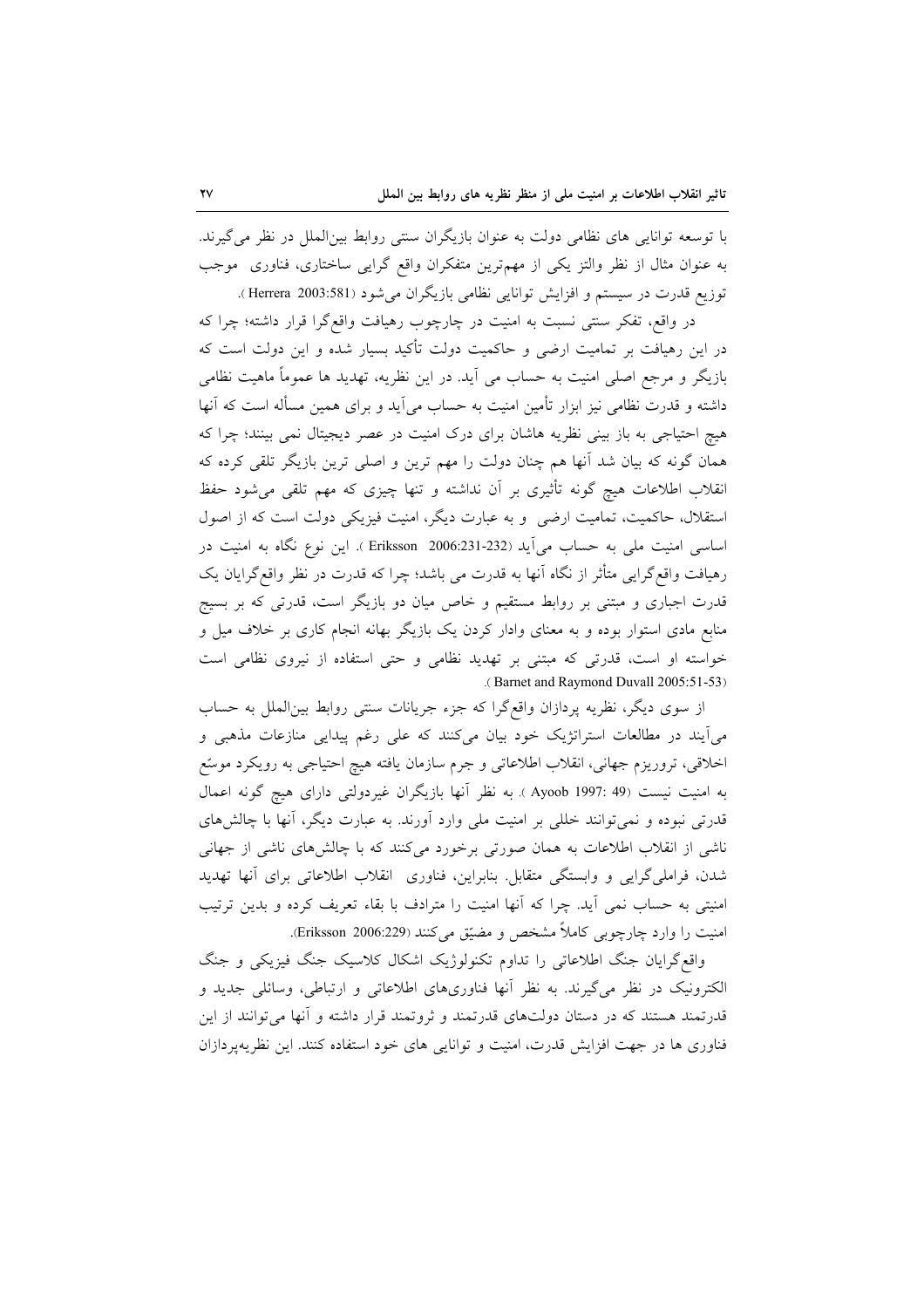برای مثال به کشور ایالات متحده اشاره میکنند که با استفاده از فناوری اطلاعاتی و انقلاب در امور نظامی توانسته است به جایگاه هژمونیک در نظام بین الملل دست یابد و امنیت و قدرت خود را افزایش دهد (6-67:67 Goldman 2005). در همین باره، گیلیین یکی دیگر از متفکران نوواقع گرایی بیان میکند که کشوری که چرخه تکنولوژیک را در دست داشته باشد هژمون خواهد بود (Herrera 2003:581).

به طور کلی، نظریه پردازان واقعگرا درکی تعیّن گرایانه از فناوری و تغییرات آن داشته و فناوری را امری برونزاد نسبت به نظام بین الملل در نظر میگیرند که می تواند باعث افزایش توان نظامی بازیگران قدرتمند شود. به نظر آنها فناوری فقط می تواند بر توزیع قدرت در نظام بین|لملل تأثیر گذارده و اّن را دگرگون سازد. بنابراین، اّنها به هیچ وجه به بعد اجتماعی و معنایی فناوری توجه نکرده و صرفاً به تأثیرات آن بر توزیع قدرت توجه می کنند ( Herrera 583-582.2003). البته به نظر مي رسد كه نظريات و ديدگاه هاي رئاليستي در مورد عدم تأثير انقلاب اطلاعات بر کاهش امنیت ملی کاملاً میتواند مورد چالش قرار گیرد. برای مثال، می توان به حملات نظامی ١١ سپتامبر اشاره كرد كه تروریستها با استفاده از همین فناوری اطلاعاتی توانستند امنیت ایالات متحده را کاملاً به خطر انداخته و آن را با چالشی جدی مواجه کنند. بنابراین، می توان بر خلاف گفته واقع گرایان اینگونه ادعا کرد که انقلاب اطلاعاتی با تقویت گروه های فراملی و فروملی از دو ناحیه امنیت ملی دولت ها را کاملا به خطر انداخته است (Goldstein 2006:11).

از سوی دیگر با ایجاد و گسترش مکتب کینهاگ از سوی باری بوزان و همکارانش که برداشتهای سنتی و تقلیل گرایانه از امنیت را کاملاً موردانتقاد قرار داده و مفهوم امنیت موسّع را در مقابله با امنیت مضیّق مورد نظر واقع گرایان قرار داده اند ( Buzan and Waever 1998 )، می توان ادعا کرد که امروزه دیگر نمی توان صرفاً امنیت ملی را مترادف با عنوان امنیت نظامی دانست و باید نگاه حداقلی به امنیت جای خود را به نگاه حداکثری داده که در این نگاه فناوری انقلاب اطلاعاتی میïواند بر امنیت دولت ها تأثیراتی داشته و آن را تهدید کند.

## بررسی دیدگاه های نظری در خصوص انقلاب اطلاعات و کاهش امنیت ملی

نظریه پردازانی که در این گروه جای می گیرند بر خلاف نظریه پردازان واقع گرا معتقدند که انقلاب اطلاعات در همه جوامع حاکمیت دولت را فرسایش داده که خود این فرسایش می تواند از فرایندهای متمایز از بالا به پایین و از پایین به بالا رخ دهد. حملات از بالا به پایین ناشی از بسیاری از جریان های فراملی هستند که از مرزها عبور میکنند و حاکمیت مطلق دولت را مورد چالش قرار میدهند و حملات از پایین به بالا نیز ناشی از بازیگران غیرحکومتی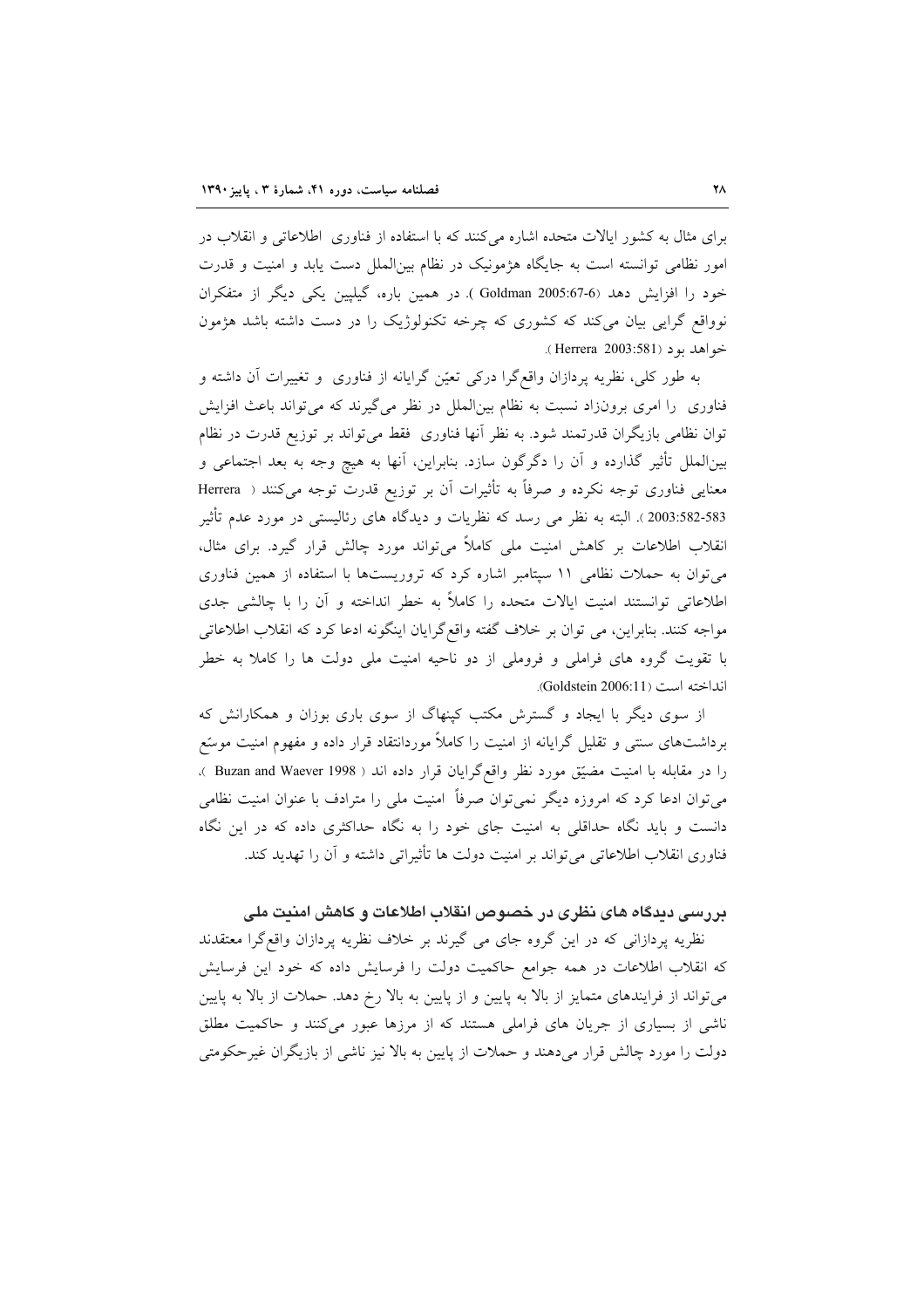فروملی و لایه های بسیار پایین اجتماع مانند سازمان های غیرحکومتی، گروه های غیردولتی و.... هستند (مستقيمي ١٣٨٥: ٢٢٥ ). تقريباً مي توان اين گونه گفت كه بيشتر نظريه پردازان لیبرالیست و اکثر نظریه پردازان رادیکال و دیدگاه های انقلابی در این گروه جای می گیرند. در نظریههای لیبرال و نئولیبرال هم به مانند نظریات واقع گرایی فناوری امری برونزاد نسبت به نظام بین الملل در نظر گرفته می شود که می تواند تأثیرات عمیقی بر سطح و نوع همکاریها داشته باشد. نظریه پردازان لیبرال به فناوری به طور خاص نگاه میکنند و انواع آن را در نظر میگیرند؛ چرا که به نظر آنها فناوری برای سیاست بینالملل بسیار مهم و حیاتی بوده و تغییرات فناوری از جمله انقلاب اطلاعات باعث کوچک تر شدن جهان شده و وابستگیهای متقابل را افزایش می دهد (585-584-Herrera 2003.584). بنابراین، لیبرالها نیز معتقدند که هر فناوری از جمله انقلاب اطلاعات باعث تغيير توازن قدرت هم در سطح داخلي و هم در سطح بین|لمللی شده و یوپایی های روابط بین|لملل را کاملاً تحت تأثیر قرار می دهد. در این حالت، فناوری اطلاعاتی باعث ضعف امنیت ملی و سست شدن پایه های حاکمیت و اقتدار ملی دولت مي شود (Eriksson 2006:231-232 ).

ازآن جا که تأکید و توجه نظریه پردازان لیبرال بر قدرت نهادی است و قدرت نهادی شامل اعمال کنترل بازیگران و تأثیرگذاری بر رفتار آنها به طور غیرمستقیم و از طریق روابط پراکنده و عام تعامل می باشد؛ بنابراین آنها به نفوذ و کنترل غیرمستقیم میان بازیگران توجه دارند (Barnet and Raymond Duvall 2005:44-4). ليبرال8ا معتقدند كه انقلاب اطلاعات كاملاً بر نحوه توزیع قدرت میان بازیگران بین|لمللی ۖ تأثیر گذار بوده و قدرت و امنیت دولت —ملت را كاملاً تحت تأثير قرار مي دهد؛ چرا كه اين انقلاب باعث تقويت بازيگران غيردولتي و به خصوص گروه های تروریستی بین|لمللی شده که این امر خود تهدیدات جدی و جدید را به امنیت ملی وارد می آورد (Goldstein 2006:14). به نظر نظریه پردازان لیبرال امروزه دولت ها با تهدیدات فزاینده سیاسی و فناوری روبرو هستند و آسیبپذیری هایی جدید که امروزه آنها با آن مواجه هستند، کاملاً به لحاظ کیفی با تهدیدات و خطرات گذشته تاریخ متفاوت است؛ چرا که این تهدیدات مستقیماً از پیشرفت های فناوری برای دولت ها حاصل می آید. این گروه از تجزیه و تحلیل گران از تأثیر بازیگران غیر دولتی مثل جوامع اطلاعاتی بر سیاست بین|لملل و شکل گیری سیاست خارجی و امنیت ملی جدید در قرن ۲۱ سخن می گویند و این که این جوامع اطلاعاتی چه چالشهایی را می تواند در برابر قدرت و امنیت دولت ایجاد کند. آنها همچنین به نوعی مفهوم امنیت موسّع را مطرح کرده و به چالش های امنیتی، انسانی، زیست محیطی و اقتصادی نیز میپردازند که این چالش ها به همراه توسعه روابط فراملی و فرایندهای ناشي از جهاني شدن و انقلاب اطلاعات باعث شكستگي و چندپارگي حاكميت دولت گشته و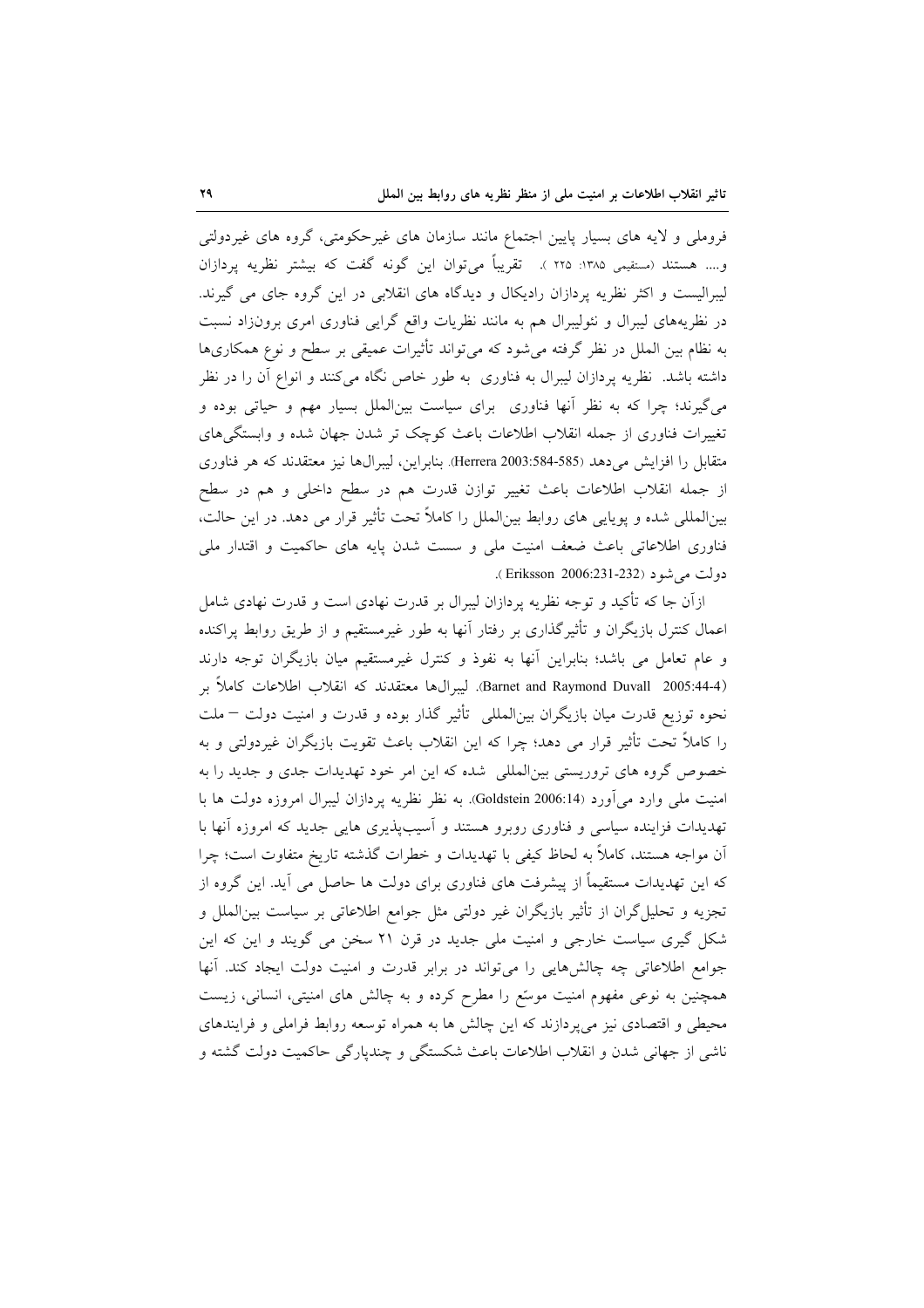در این جاست که آنها از حاکمیت دولت بیشتر به عنوان سمبلی سیاسی یاد میکنند تا یک واقعت سياسي (Eriksson 2006:235-236).

گروهی از نظریه پردازان لیبرال معتقدند انقلاب اطلاعات علاوه بر افزایش اهمیت افراد، جنبشهای اجتماعی و شبکه های فراملی، به همراه شبکههای به هم پیوسته اقتصادی خشونت بین دولتی را کاهش داده و بنابراین امنیت، نقشی کمتر نسبت به گذشته ایفا میکند (Rosecrance 1999:71 ). به نظر أنها در حالي كه در گذشته دولت ها قادر بودند تا نظام هاى اطلاعاتی مثل رادیو و تلویزیون را با استفاده از حاکمیت مطلق خود تحت نظارت داشته باشند، در سال های اخیر سازمان های حرفهای اطلاع رسانی مثل بی بی سی و یا سی ان ان، سازمانهای حقوق بشری و همچنین افراد قادر به خبر پراکنی، دستیابی و فراگیری اطلاعات فراوان هستند که کاملاً خارج از دسترس دولت هاست. این اطلاعات می تواند به نحوی موثر بر طرز نگرش و تلقی شهروندان یک دولت تأثیر گذار بوده و آنها را در مقابل ساختارهای اقتصادی و سیاسی کشورشان قرار دهد ( Camilleri and Falk 1992:78-79). بنابراین، دو تحول دیجیتالی شدن و افزایش ابزارهای ارتباطی و اطلاعاتی به کاهش انحصار اطلاعات و ابزارهای اطلاعاتی به وسیله دولت منجر شده و باعث افزایش تعاملات بازیگران بین المللی و جایگزینی اين شبكهها با شكل هاي نهادين قبل گرديده است (Eriksson 2006:237).

نای یکی از نظریهپردازان لیبرالیستی در یکی از کتاب های خود با نام "دموکراسی در عصر اطلاعات" بیان میکند که دوره حکومت های بزرگ تمام شده و امروزه مسیرهایی وجود دارد که باعث پراکندگی حکمرانی از یک دولت حاکمه به سمت شرکت های فراملی و ملی، سازمان های غیردولتی و گروه های محلی می شود. این پراکندگی حاکمیت به خاطر وجود سه جریان اصلی میباشد: جهانی شدن، فرایندهای مربوط به أزادسازی اقتصادی و بین المللی شدن تولید و انقلاب اطلاعات. وی هر سه این جریان ها را باعث مهم شدن بازیگران غیردولتی می داند (Nye and Kamarck 2002:67-69). نای همچنین معتقد است قدرت نرم برخلاف قدرت سخت بر بسیج منابع مادی متکی نبوده و به معنای جذب دیگران و توانایی شکل دادن به ترجیحات آنها برای تحقق اهداف مشخص می باشد، در عصر اطلاعات به اندازه قدرت سخت اهمیت می پابد و آن هم به خاطر وجود کانالهای چندجانبه ارتباطی است که به راحتی می توانند از مرزهای حاکمیت ملی عبور کنند (34-34 :Nye 2002). از نظر وی همچنین گسترش فرافناوری ها و شبکههای اطلاعاتی موجب دستیابی بازیگران غیردولتی و حاشیه ای به قدرت نرم شده است چرا که أنها از این طریق میتوانند ارزش۵ای خود را تبلیغ و نفوذ خود را در دستور کار بین|لمللی افزایش دهند(36:300 Nye). بنابراین اگر چه وی خیلی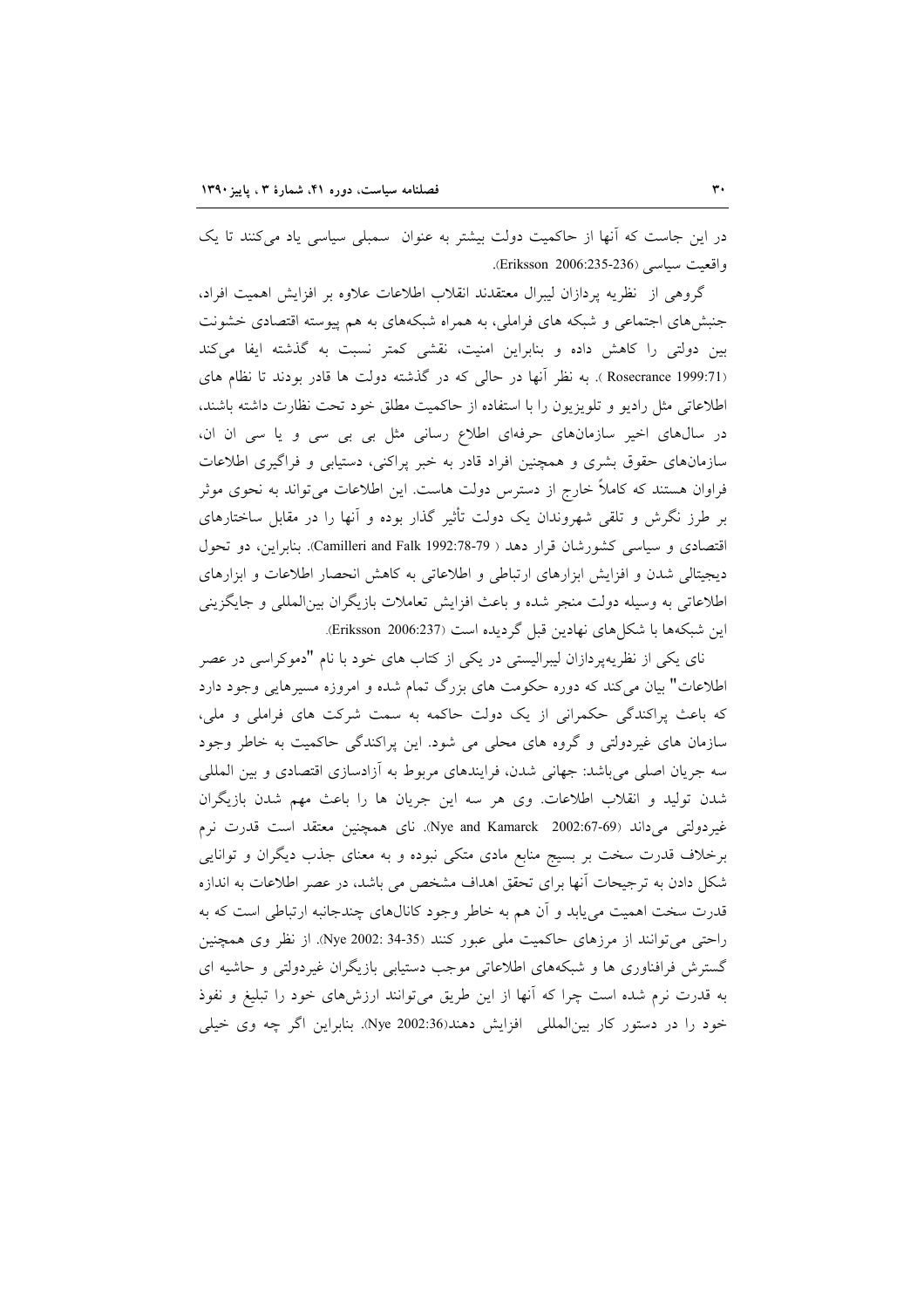صریح به تشریح تهدیدهای سایبری نسبت به امنیت ملی نمی پردازد اما مفهوم قدرت نرم وی می تواند نظر وی را نسبت به تهدیدهای ناشی ازانقلاب اطلاعاتی برای ما روشن سازد.

در کنار دیدگاههای لیبرال، نظریه پردازان رادیکال و دیدگاه های انقلابی نیز معتقدند که انقلاب اطلاعاتی به مانند جهانی شدن باعث تغییرات اساسی در سیستم بین المللی و همچنین تقویت بازیگران غیردولتی شده است. روزنا یکی از نظریه پردازانی است که بر کم\همیت شدن ماهیت سرزمینی دولت تاکید داشته و معتقد است که گسترش فناوریهای اطلاعاتی صلاحیت و شایستگی شهروندان و میزان ظرفیت تعامل آنها را گسترش و اقتدار دولت را کاهش داده که این خود به ظهور عصر پسابین الملل منجر شده است. به نظر وی جهان سنتی آنارشیک دولت محور جایگزین عرصه سیاسی جدید شده که متشکل از بازیگران متنوع غیردولتی است (Rosenau 2002:81-83). به طور كلي اين دسته از نظريه پردازان به تأثيرات فرهنگي ناشي از انقلاب اطلاعات و تقویت فرهنگهای محلی می پردازند که همگی به کاهش امنیت ملی منجر می شوند و معتقدند که انقلاب اطلاعات می تواند امنیت ملی را از دو ناحیه دولتهای خارجی و مخالفان داخلی مورد تهدید قرار دهد و تلاش دولت ها برای مقابله با این جریانات همگی محتوم به شکست است Goldstein 2006:16). اما به نظر میرسد بر خلاف آن چه این گروه از نظریه پردازان روابط بینالملل در خصوص کاهش امنیت ملی ناشی از فرایندهای جهانی شدن و انقلاب اطلاعات بیان می کنند، می توان به گفته هررا این گونه بیان کرد که تأثیر این انقلاب بر امنیت ملی تأثیری دوگانه بوده است (Herrera 2003:591). این انقلاب برای کسانی که بتوانند آن را مدیریت کنند دارای فرصتهای خوب است. به عنوان مثال، نظامیان ایالات متحده با استفاده از اطلاعات و استفاده از آن در درگیریها و منازعات توانسته اند به بهترین تصمیم در قبال رقبایشان برسند. اما در قبال این فرصتسازیها این کشور از تهدیدات امنیتی اطلاعاتی هم در امان نبوده و به اندازه هیچ کشوری در این زمینه آسیبپذیرتر نبوده است (2008:25 ).Cavelty . بنابراين، وقوع اين انقلاب براي هر كشوري فرصتها و محدودیتهایی برای افزایش و یا کاهش امنیت ملی اش دارد. از سوی دیگر، اگر چه انقلاب اطلاعات به سیاسی کردن توده ها و آگاهی شهروندان یک دولت انجامیده اما لزوماً به ایجاد دموکراسی به وسیله دولت های آنها نینجامیده است. از سوی دیگر دولت های اقتدارگرا هر كجا احساس تهديد مي كنند مي توانند به طور موثر دسترسي به اطلاعات را براي شهروندانشان محدود کنند. مثال دیگر در این باره انقلاب در امور نظامی است که این انقلاب در نتیجه انقلاب اطلاعات برای کشورهایی مثل ایالات متحده آمریکا که آن را در اختیار داشته باشند و بتوانند بهطور موثر از آن استفاده كنند، مي تواند تأمين كننده امنيت در بلند مدت باشد ( Herrera  $(2003:590)$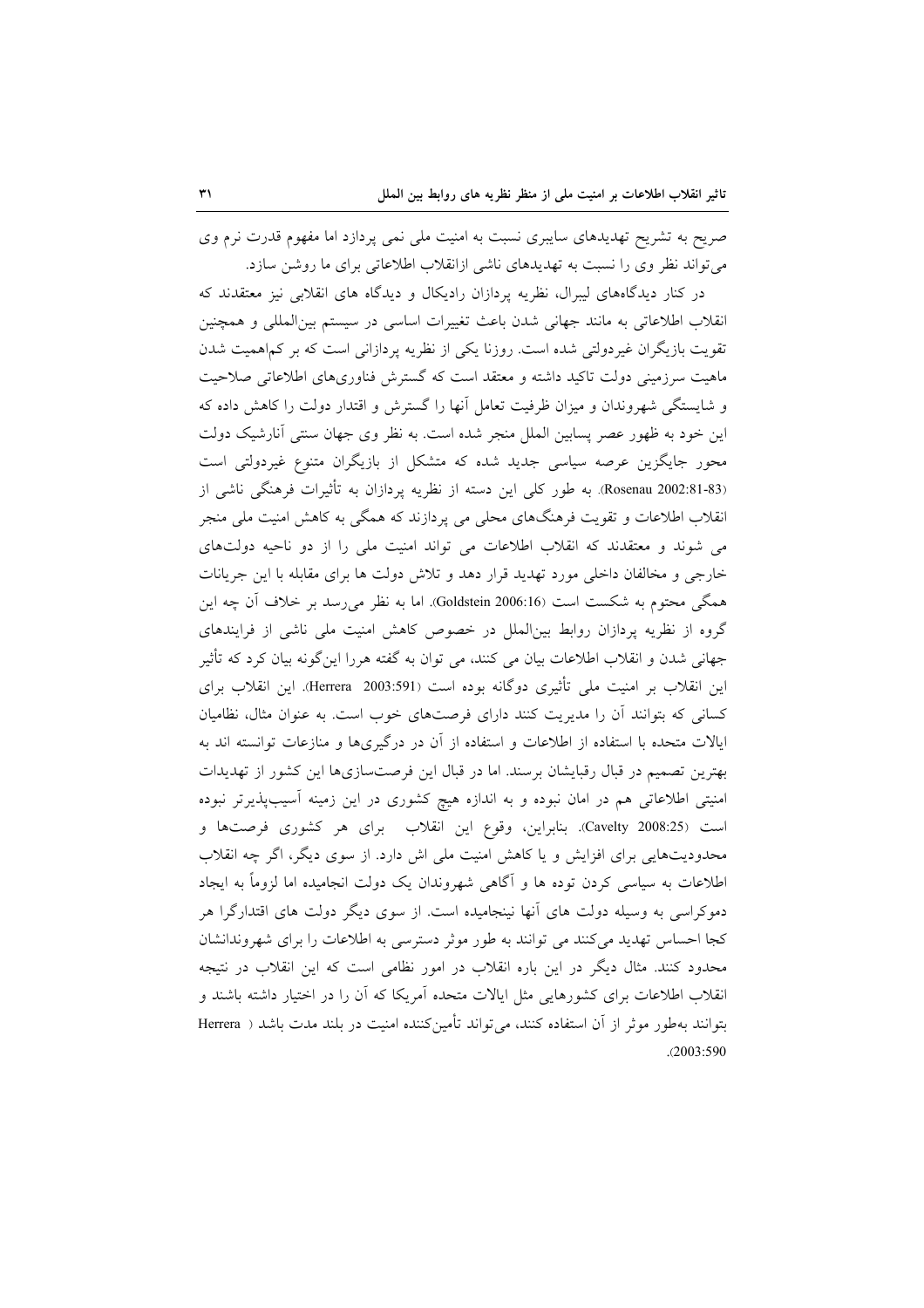همان گونه که بیان شد برخی از نظریه پردازان رژیم ها و همکاری های بین|لمللی که بر دستاوردهای مطلق و کالاهای همگانی تأکید دارند، معتقدند که انقلاب اطلاعات باعث تقویت رژیمهای همکاری میان دولت ها شده و دسترسی به کالاهای همگانی و خوب را در تمامی زمینههای زیست محیطی، اقتصادی و امنیتی آسانتر کرده است که همه اینها باعث کاهش جنگ میان دولتها، به وجود آمدن وابستگی متقابل و در نهایت افزایش امنیت ملی شده است .(Goldstein 2006:18)

## بررسی دیدگاه های نظری در خصوص انقلاب اطلاعات و تحول مفهوم امنیت ملی

در مقابل دیدگاه مادیگرایانه و منفعت محور جریان اصلی، دیدگاه معناگرایانه و انتقادی در جریان مناظره چهارم رشته روابط بین|لملل که مناظره ای فلسفی و حول محور مسائل هستی شناسانه و معرفت شناسانه این رشته بود، شکل گرفت که نظریه پردازان آن به طور کل نظریهپردازان انتقادی روابط بین الملل شناخته می شوند. یکی از جریانات اصلی و مهم این مکتب انتقادی و بازاندیش گرای روابط بین الملل، رهیافت سازه انگاری است که نظریهپردازان آن بر اجتماعی بودن واقعیت، نقش معنا، گفتمان، زبان و رویههای انسانی در شکل دادن به واقعيت تأكيد بسيار زياد دارند ( Price and Smith 1998:78-79 ). متفكران اين مكتب سازهانگارانه اعم از متفکران و نظریهپردازان رادیکال شامل دیدگاههای پساساختارگرا و سازهانگاران متعارف به بعد اجتماعی فناوری بسیار اهمیت داده و علاوه بر در نظر گرفتن این بعد معنایی، تأکیدشان بر تغییرات اجتماعی است که باعث ظهور و انتشار فناوری در عرصه سیاست بین|لملل میشود (590:590 Herrera). از سوی دیگر به نظر آنها تکثر و تنوع معانی و مفاهيم از ويژگيهاي اصلي رشته روابط بين|لملل است. أنها معتقدند مفاهيم روابط بين|لملل از جمله مفهوم امنیت دالهایی فرازمانی و فرامکانی و فارغ از زمینه مندی نبوده و بنابراین انتظار میرود که گستره معانی این مفاهیم به تبع زمینههای زمانی و مکانی خاص متحول شود. از دید این نظریهپردازان مفاهیم روابط بینالملل از جمله مفهوم امنیت برساختههایی هستند که می توانند در معرض تغییر دائمی قرار گیرند (مشیرزاده ۱۳۸۶: ۲۲). از سوی دیگر، آنچه در این تغییر مفاهیم نقش بسیار مهم و حیاتی بازی میکند وقایع بیرونی و تحولاتی است که در عرصه سیاست بینالملل رخ میدهد. به عبارت دیگر، تحولات در روابط بینالملل از جمله انقلاب اطلاعات می تواند کاملا بر دگرگونی و تغییر معنایی مفهوم امنیت تاثیرگذار باشد. به نظر سازه-انگاران امروز بعد از گذشت تقریباً ۳۶۰ سالی که از معاهده وستفالیا می گذرد با تحولات ناشی از جهاني شدن و وقوع انقلاب اطلاعات ما شاهد تحول مفاهيمي همچون حاكميت، دولت – ملت، قدرت و امنيت هستيم. بنابراين، انقلاب اطلاعات نه تنها موجب تحول مفهوم امنيت ملي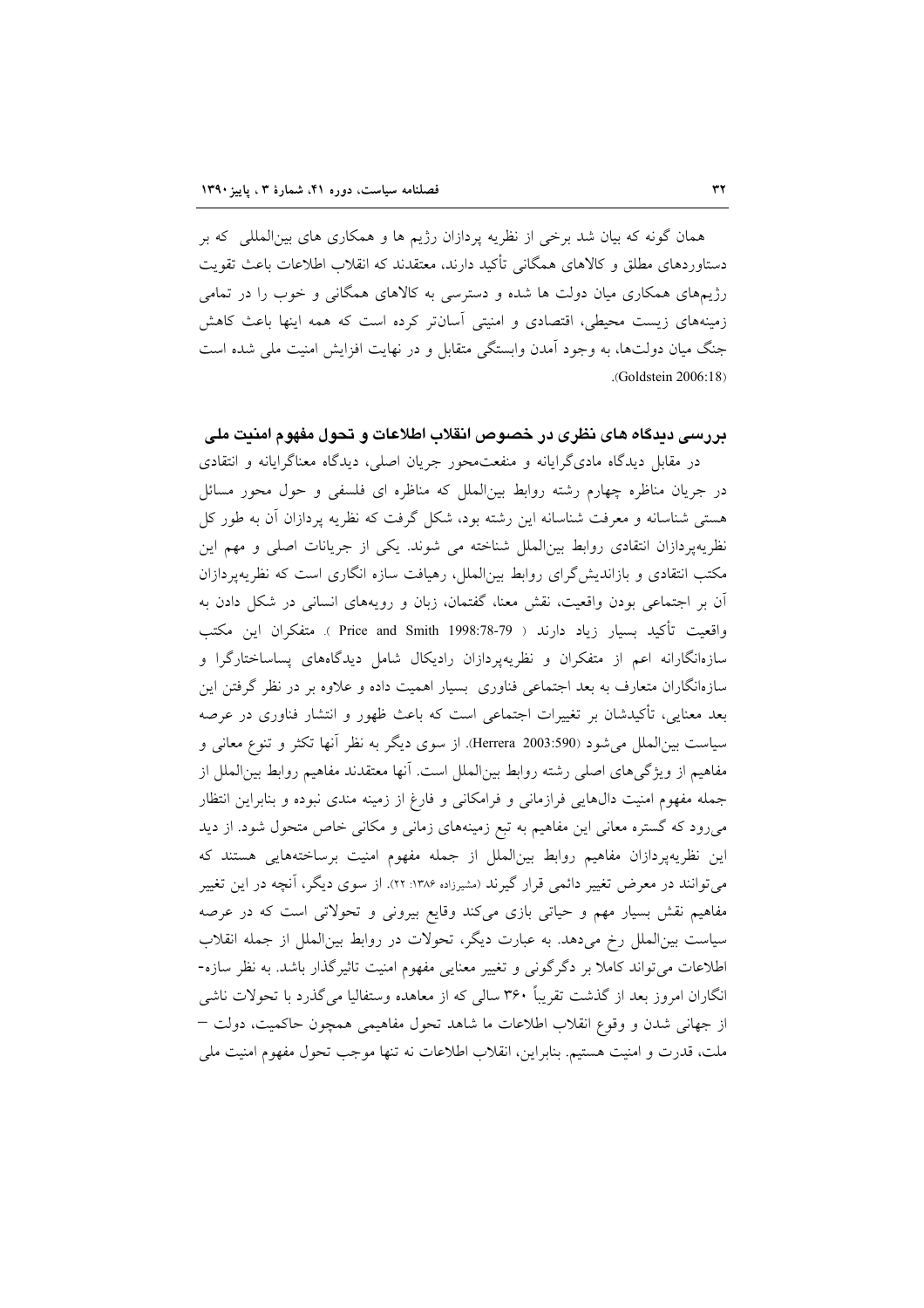شده بلکه باعث به وجود آمدن تهدیدات امنیتی جدید مثل تهدیدات سایبرنتیک وانواع جدید جنگ ها از جمله جنگ اطلاعاتی شده است. در این راستا، شاهد ظهور بازیگران امنیتی جدید نیز هستیم که این بازیگران جدید اهداف خود را نه به وسیلهی حملات فیزیکی و بسیج منابع مادی بلکه به وسیله راه انداختن جنگ های اطلاعاتی به دست میآوررند. جنگ اطلاعاتی به نوعی از جنگ اطلاق می شود که در آن هدف از بین بردن اطلاعات و نظام های اطلاعاتی دشمن با حفظ اطلاعات و نظام های اطلاعاتی خودی است. این در حالی است که بازیگران سنتی روابط بین الملل اهداف خود را به وسیله سلاحهای کشتار دسته جمعی به دست می آورند (5-56:Eriksson 2007). در همین راستا، دردریان یکی از نظریه پردازان سازه انگار رادیکال بیان میکند که یکی از تأثیرات جنگ در عصر دیجیتال این است که افراد را از جنگهاي خونين واقعي دور مي كند (Der Derian 2000:775).

این دسته از متفکرین با تأکید بر اهمیت فرهنگ و هویت به ارتباط میان این دو مولفه و امنیت میپردازند و معتقدند که جنگ های اطلاعاتی نوعی خاص از جنگ هویت است که در آن همه مرزها از جمله مرز میان داخل و بیرون به چالش کشیده میشود. در همین راستاست که آنها از پیدایی هویت های جدید در فضای سایبر نام می برند. بودریار در همین زمینه معتقد است امروزه وجه مشخصه شرایط بشری فراواقعیت است که در چارچوب أن رسانه های نو هم به واقعیت شکل میدهند و هم أن را باز می نمایانند (Everard 2000:37). بنابراین در حوزه امنیت، سازه انگاری مفهوم تهدید عینی را باطل میشمارد؛ چرا که این هویت ملّی دولتها است که به آنها کمک میکند تا بر اساس برداشتی که از خود دارند تهدیدهای امنیت ملی را تعریف کنند. در واقع سازهانگاران با این کار هویت را به عنوان دستورالعملی وارد بررسیهای امنیتی و سیاست خارجی دولتها میکنند. بنابراین در اثر انقلاب اطلاعات امنیت دیگر بر وضعیت مادی بیرونی دلالت نداشته و مفهومی اجتماعی، بیناذهنی و معنایی می شود که بعد هویتی و هستی شناسانه به خود می گیرد Mitzen 2006:356). در همین راستا است که میتزن یکی از متفکران انتقادی و سازه انگار روابط بینالملل در مقاله خود معتقد است برخلاف أنچه واقع گرایان می گویند دولت ها فقط به دنبال امنیت فیزیکی خود و حفظ آن نبوده و به دنبال امنیت هستی شناسانه و یا امنیت هویتی خود نیز هستند. به نظر وی این امنیت هستی شناسانه از سطح فردی آغاز شده و به دولت نیز تسری می یابد (Mitzen 2006:357-361). به عبارت دیگر، سازهانگاران با تأکید بر اهمیت سمبلها و تصاویر ایجاد شده به وسیله فناوریهای اطلاعاتی بر تحول مفهوم امنیت نظر موکد داشته و آن را صرفاً امنیت فیزیکی نمیدانند. از جمله شاخصهای این تحول مفهوم امنیت می توان به مواردی چون طرح مفهوم امنیت هستی شناسانه، ارتباط برقرار کردن میان امنیت و مولفههایی چون هویت و فرهنگ، وجود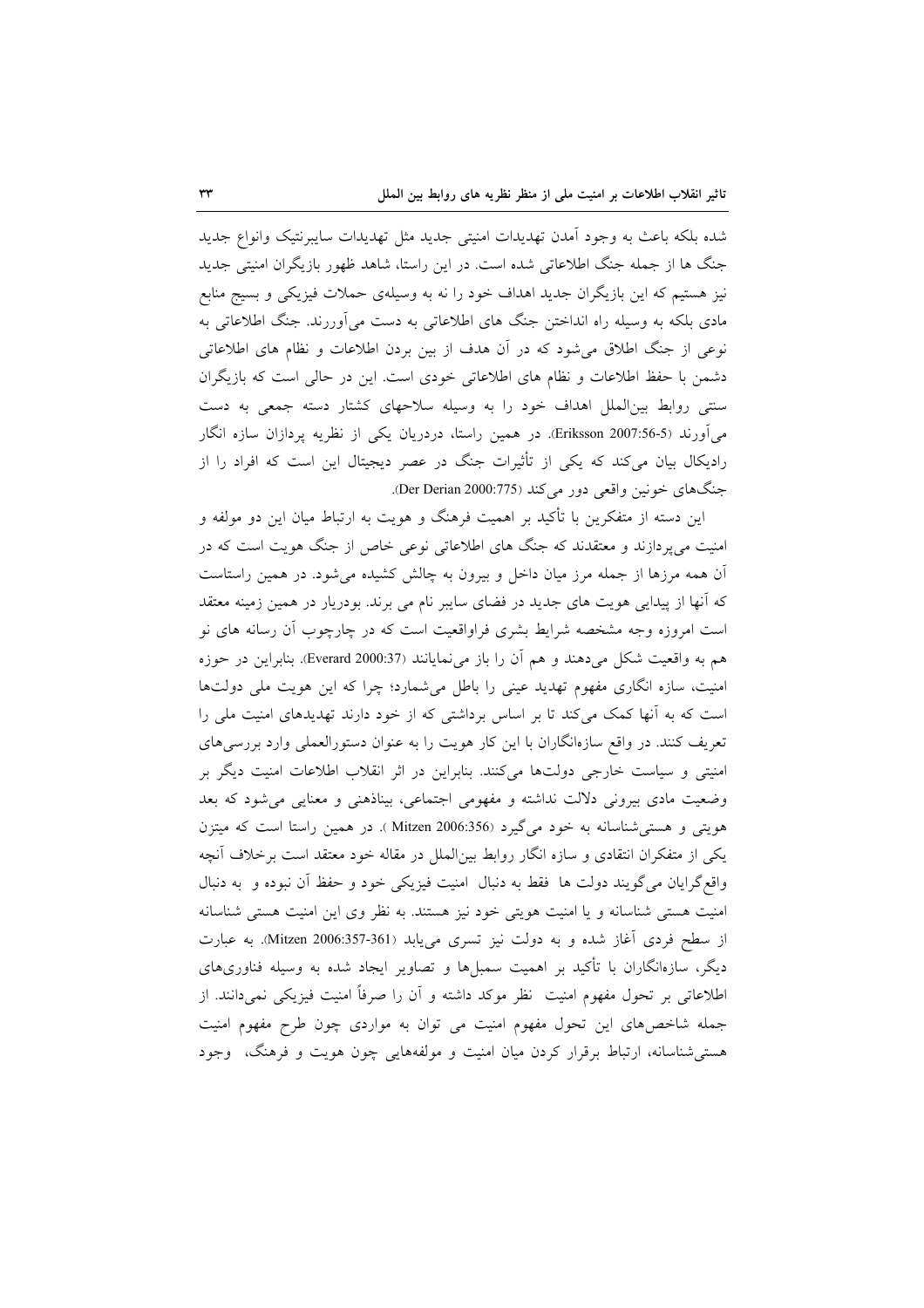تهدیدات س|یبر، تروریزم سایبر،انقلاب در امور نظامی، جنگ اطلاعاتی، عملیات اطلاعاتی و .... اشاره کرد. به عنوان مثال، تهدیدات سایبر که دارای برجستگی و برتری قابل توجه در تفکرات امنیتی شده اند، به عنوان تهدیداتی نامتعیّن نشان حرکت از جامعه صنعتی به جامعه اطلاعاتی هستند که مفاهیم در ارتباط با این تهدیدات را میتوان هم در فضای عمومی و هم در فضای خصوصی، هم در میان بازیگران نظامی و هم در میان بازیگران مدنی مشاهده کرد. چرا که این تهدیدات با جنبه فراملی خود باعث از میان رفتن و یا کمرنگ شدن مرزهای داخلی و بینالمللی، فضاهای نظامی و مدنی، فضاهای عمومی و خصوصی و اصولا جنگ و صلح شدهاند (Eriksson 2006:241).

در جامعه اطلاعاتی امروز کشورهایی مثل آمریکا، روسیه، چین و بسیاری دیگر از کشورهای اروپایی به ایجاد نهادی جدید برای نظارت، تجزیه و تحلیل و مقابله با تهدیدات ناشي از جامعه اطلاعاتي جهاني يرداخته اند؛ چرا كه امروزه كشورهايي قدرتمندتر و ايمن تر از دیگران هستند که به لحاظ اطلاعاتی قویتر و آسیبپذیری اطلاعاتیشان نیز کمتر باشد که این خود نشان تحول مفهوم امنيت ملي ناشي از انقلاب اطلاعات دارد (Eriksson 2006:242).

دیدگاه سازه انگارانه روابط بین الملل با دیدی انتقادی بیان می کند که مطالعات استراتژیک بر اساس تفسیری واقع گرا از روابط بین|لملل بنا نهاده شده اند و اصولا فقط به تهدیدات نظامی علیه کشور به عنوان تهدید امنیتی نگاه میکنند؛ در حالی که در مطالعات امنیتی باید سعی شود که تهدیدات غیرنظامی نیز مورد بررسی قرار گیرد. به نظر أنها با پایان جنگ سرد و از میان رفتن نظام دوقطبی و فرایندهای ناشی از جهانی شدن وانقلاب اطلاعات توسعه مفاهیم جدید امنیت ضرورت می یابد. بنابراین در عصر اطلاعات منطق مسلط بر جهان تحت عنوان اطلاعگرایی شناخته میشود و اصولاً همین منطق است که این دوره را از دوره های پیشین متمایز کرده و همان گونه که بیان شد امنیت برای دولت– ملت در صورتی به بالا ترین میزان خود می رسد که بیشترین اطلاعات را تولید و صادر کند. به عبارت دیگر به همان میزان که دولتها به طور روزافزون به فناوری اطلاعاتی و ارتباطی وابسته می شوند، محافظت زیرساختی اطلاعاتی به عنوان عنصر سیاست امنیت ملی، برای آنها ضروری است، چیزی که در گذشته وجود نداشت (Cavelty 2008:27). و این خود نشان از تحول مفهوم امنیت ملی در عصر اطلاعات دارد آنگونه که دیدگاههای رادیکال و متعارف سازه انگار روابط بینالملل به آن اذعان می کنند.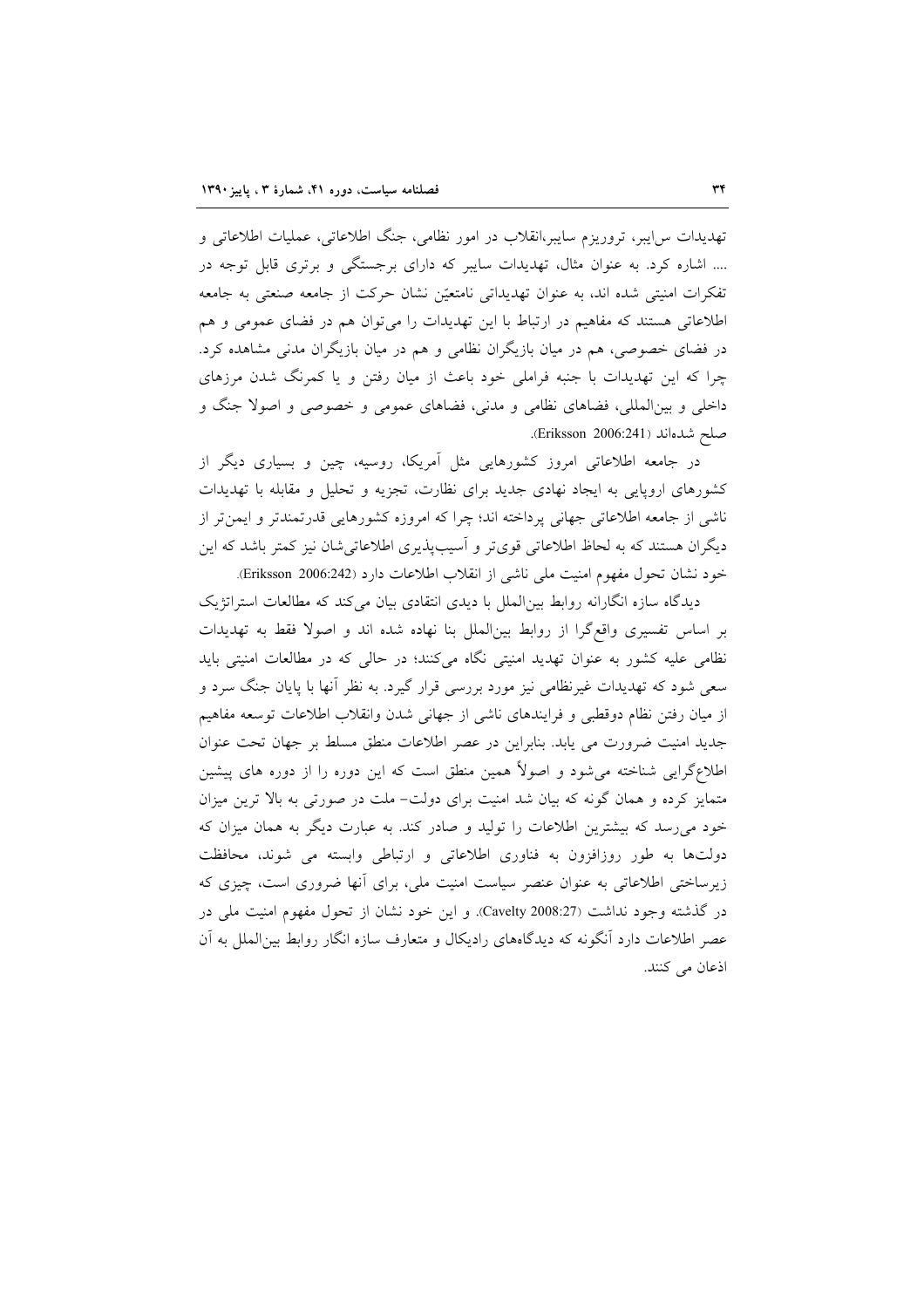#### نتىجە

هدف اصلی این نوشتار بررسی نظری تأثیر انقلاب اطلاعات بر مقوله امنیت ملی بود. همان گونه که در مقاله نیز بیان شد در خصوص تأثیر این انقلاب بر مقوله امنیت ملی به لحاظ نظری در متون روابط بین الملل می توان سه دسته از نظریات را شناسایی کرد: دسته اول نظریاتی منطبق با دیدگاه های رئالیستی و واقع گرایانه روابط بین|لملل هستند که با مفروضاتی همچون دولت محوری و سرزمین محوری، قائل بودن به امنیت فیزیکی دولت و شناسایی تهديدات صرفاً نظامي، معتقدند كه اصولاً انقلاب اطلاعات نميتواند به عنوان تهديدي بر استقلال، حاکمیت و امنیت ملی دولت ها به خصوص دولت های قدرتمند فرض شود. از سوی دیگر، برخی دیگر از متفکران نظامی و استراتژیست مطابق با دیدگاه های واقع گرایانه معتقدند که دولت هایی مثل ایالات متحده با استفاده از فناوری اطلاعاتی و انقلاب در امور نظامی حتی به افزایش امنیت ملی خویش نیز کمک کرده اند. بنابراین، انقلاب اطلاعاتی تهدیدی بر امنیت ملی فرض نمی شود و حتی برای دولت های هژمون باعث افزایش توانایی و امنيت نيز مي شو د.

دسته دوم را دیدگاه هایی تشکیل می دهند که معتقدند انقلاب اطلاعاتی به قوی تر شدن بازیگران غیردولتی فراملی و فروملی کمک کرده و باعث فرسایش دولت و کاهش امنیت آن شده است. همان گونه که اشاره شد اغلب نظریه پردازان لیبرالیستی نظیر نای و همچنین دیدگاه های انقلابی که متفکرانی نظیر روزنا را در بر دارد، چنین دیدگاهی دارند. بدین ترتیب آنها مفهومی موسّع از امنیت را در نظر داشته و انقلاب اطلاعات را تهدیدی بر امنیت ملی دولت ها قلمداد میکنند. اما بر خلاف این دیدگاه ها، تأثیر انقلاب اطلاعات بر امنیت ملی تأثیری دوگانه بوده و لزوماً در همه جا و همیشه منجر به کاهش امنیت ملی نخواهد شد.

رهیافت سازه انگارانه روابط بین|لملل اعم از نظریات رادیکال و متعارف نیز دسته سوم را شکل میدهند که با طرح این مطلب که مفاهیم روابط بینالملل دال هایی فرازمانی و فرامکانی فارغ از زمینه مندی نیستند و میتوانند با توجه به تحولات بیرونی تغییر و تنوع یابند، امکان تحول مفهوم امنیت را مطرح کرده و بنابراین نظر آنها نسبت به انقلاب اطلاعاتی به عنوان یکی از همین تحولات بیرونی است که به تحول مفهوم امنیت از امنیت فیزیکی و مادی به امنیت هویتی و معنایی کمک کرده است. بدین ترتیب، آنها نوع تهدیدات را صرفاً نظامی ندانسته و در شناسایی انواع تهدیدات از جمله تهدیدات سایبر به هویت و عناصر تشکیل دهنده آن توجه مے کنند.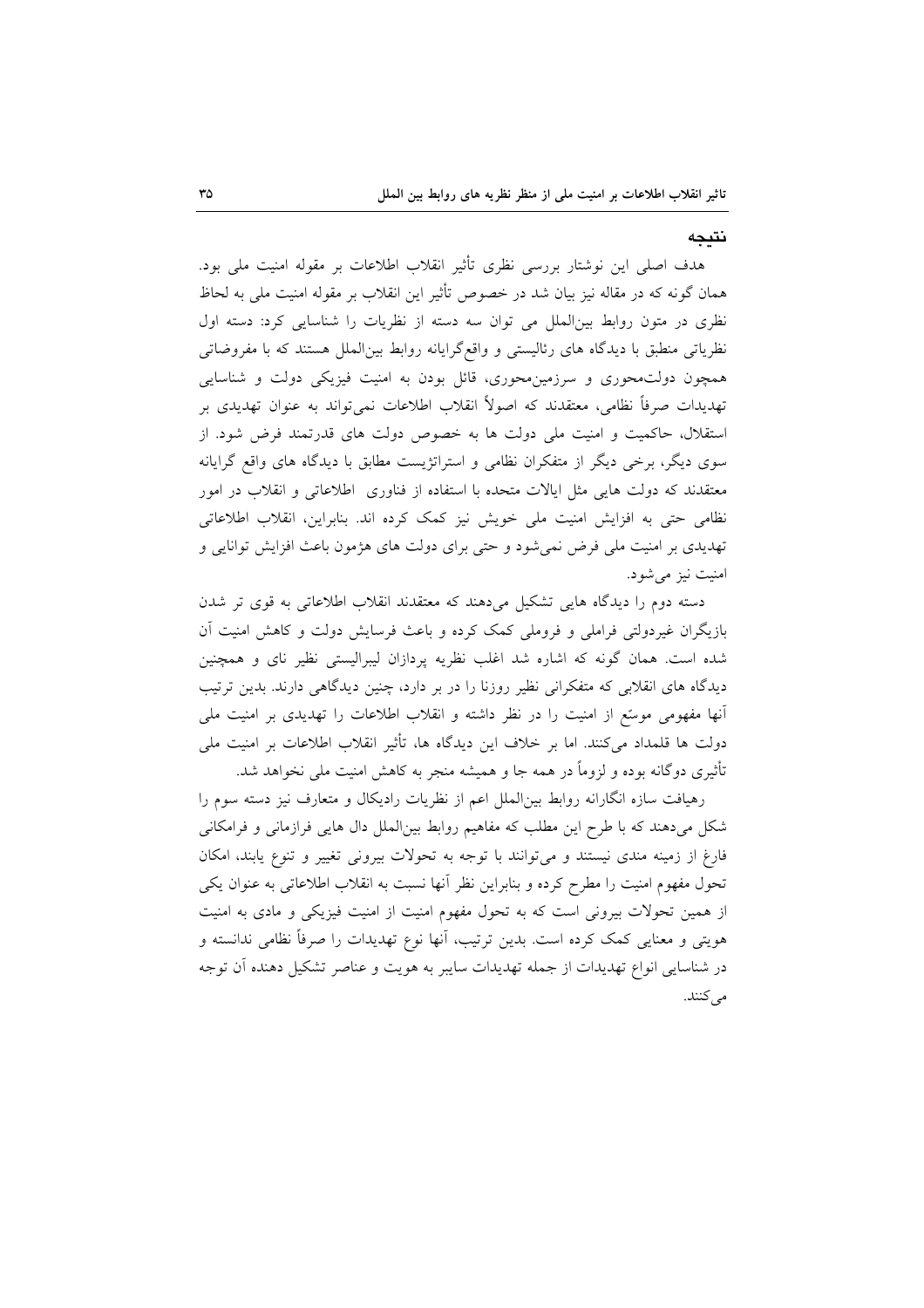منابع و مآخذ:

الف. فارسي:

- ۱. مستقیمی، بهرام ( ۱۳۸۵)، «فناوری اطلاعات و حاکمیت»، **مجله دانشکده حقوق و علــوم سیاســی**، ش ۷۱. صــص ۲۲۱-
- ۲. مشیرزاده،حمیرا (۱۳۸۶)، «تکثر معانی و تحول مفاهیم در روابط بین الملل»، **مطالعات راهبردی**، سـال دهـم، ش ۴. صـص
- ۳. وحیدی، موسی االرضا( ۱۳۸۶)، «فراتکنولوژی و تحول مفهوم قدرت در روابط بین الملل»، **مطالعات راهبردی**، سال دهــم، ش ۴. صص ۵۴– ۷۲.

ب. خارجي:

- 1. Ayoob, M. (1997). "Defining Security: A Subaltern Realist Perspective," in K. Krause and M.C. Williams (eds), Critical Security Studies: Concepts and Cases. London: UCL Press
- 2. Barnett, Michael and Raymond Duvall (2005), "Power in International Politics", International Organization, No49,pp 39-75.
- 3. Buzan, B., Weaver, O. and De Wilde, J. (1998). Security: A New Framework for Analysis. Boulder, CO: Lynne Rienner.
- 4. Castells, M. (1989). The Informational City: Information Technology, Economic Restructuring, and the Urban-Regional Process. Oxford: Blackwell.
- 5. Cavelty, Myrian Dunn (2008), Cyber Security and Threat Politics, London: Rout ledge
- 6. Der Derian, J. (2000). "Virtuous War/Virtual Theory," International Affairs, 76(4): 771– 88.
- 7. Ericsson, Johan and Giampiaro Giacomello (2006), " The Information Revolution. Security, and and International Relations: (IR) relevant Theory?", International Political Science Review, Vol 27, No. 3, pp 221-244.
- 8. Eriksson, Johan (2007), International Relations and Security in the Digital Age, London: Rout ledge, Taylor and Francis Group.
- 9. Goldman, E. (2005). Information and Revolution in Military Affairs. London: Rout ledge.
- 10. Goldstein, Josha (2006), Effects of the Information Revolution on International Relations, www.Poli . duke . edu / resources . PDF.
- 11. Henry, Ryan (1998), The Information Revolution and International Security, Center for Strategic and International Studies.
- 12. Herrera, Geoffrey L. (2003), "Technology and International Systems", **Millennium:**<br>Journal of International Studies, 2003. Vol.32, No.3, pp. 559-593.
- 13. Killing, Rob and others (2000), "Learning from Social Informatics", www.slis. Indiana. edu.M.C. Williams (eds), Critical Security Studies: Concepts and Cases. London: UCL **Press**
- 14. Mitzen, Jennifer (2006), "Ontological Security in World Politics: State Identity and the Security Dilemma", European Journal of International Relations, Vol. 12(3): 341-370
- 15. Muftuler, Meltem (2007), "Information Societies, New Terrorism: It's Impact on
- International Politics ", www.uluslararasi, Politico, No 9.<br>16. Nye , Joseph (2002) , "Information Revolution and American Soft Power ", Asia –<br>Pacific Review, Vol 9, No 1. pp45-64.
- 17. Nye, Joseph and Elaine Ciulla Kamarck (2002), Governance. Com: Democracy in the Information Age, Washington, DC: Brookings Institutions.
- 18. Price and smith, R.M and Reus (1998), "Critical International Theory and Constructivism", European journal of International relations.
- 19. Rosenau, J.N. and Singh, J.P., eds (2002). Information Technology and Global Politics: The Changing Scope of Power and Governance. Albany: State University of New York Press.